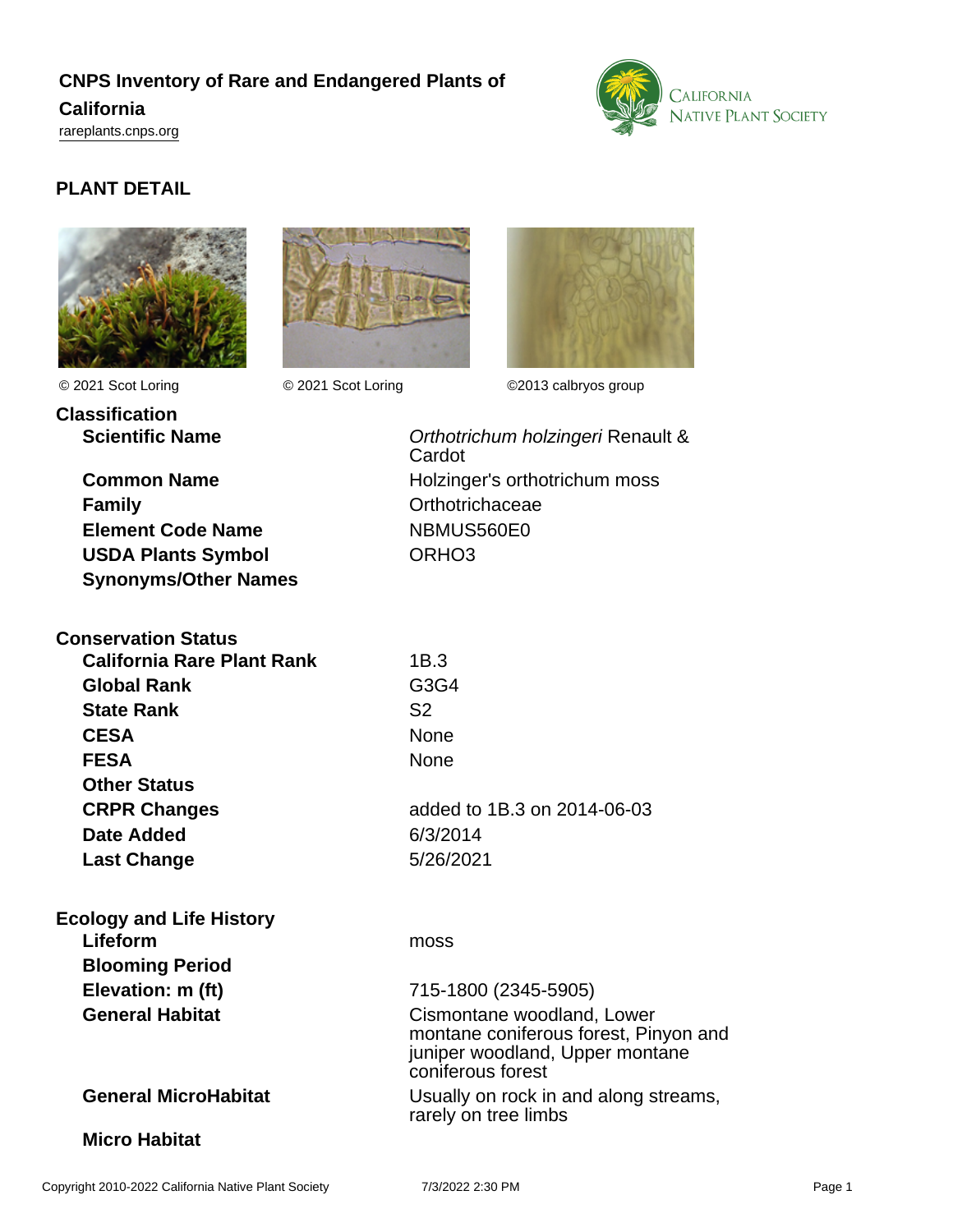## **Element Occurrence Data from California Natural Diversity Database**

| <b>Total Element Occurrences</b> | 7 |
|----------------------------------|---|
| <b>Element Occurrence Ranks</b>  |   |
| Excellent (A)                    | 0 |
| Good (B)                         | 0 |
| Fair (C)                         | 0 |
| Poor (D)                         | 0 |
| None $(X)$                       | 0 |
| Unknown (U)                      | 7 |
| <b>Occurrence Status</b>         |   |
| Historical, $> 20$ years         | 4 |
| Recent, $<$ 20 years             | 3 |
| <b>Presence</b>                  |   |
| <b>Presumed Extant</b>           | 7 |
| <b>Possibly Extirpated</b>       | 0 |
| <b>Presumed Extirpated</b>       | ი |
|                                  |   |

#### **Location**

**CA Endemic** No

### **Counties**

Amador (AMA), Calaveras (CAL), Modoc (MOD), Siskiyou (SIS), Tulare (TUL), Tuolumne (TUO)

#### **States**

California (CA), Idaho (ID), Oregon (OR), Washington (WA), Wyoming (WY)

#### **Quads**

Ackerson Mtn. (3711977), Bear River Reservoir (3812052), Calaveras Dome (3812042), Giant Forest (3611857), Iron Gate Reservoir (4112284), Lake McCloud (4112221), Pothole Valley (4112078), Scott Mountain (4112236)

#### **Notes**

Definitions of codes preceding a county and/or quad:

\* Presumed extirpated

(\*) Possibly extirpated

Species may be present in other areas where conditions are favorable. These data should NOT be substituted for pre-project review or for on-site surveys.

#### **General Notes**

Possibly threatened by recreational activities, trail and road construction, and hydrological alterations. Similar to O. laevigatum. See Contributions from the United States National Herbarium 3(4):270 (1895) for original description, and Bryophytorum Bibliotheca, Band 1:101-103 (1973) for taxonomic treatment.

## **Distribution**